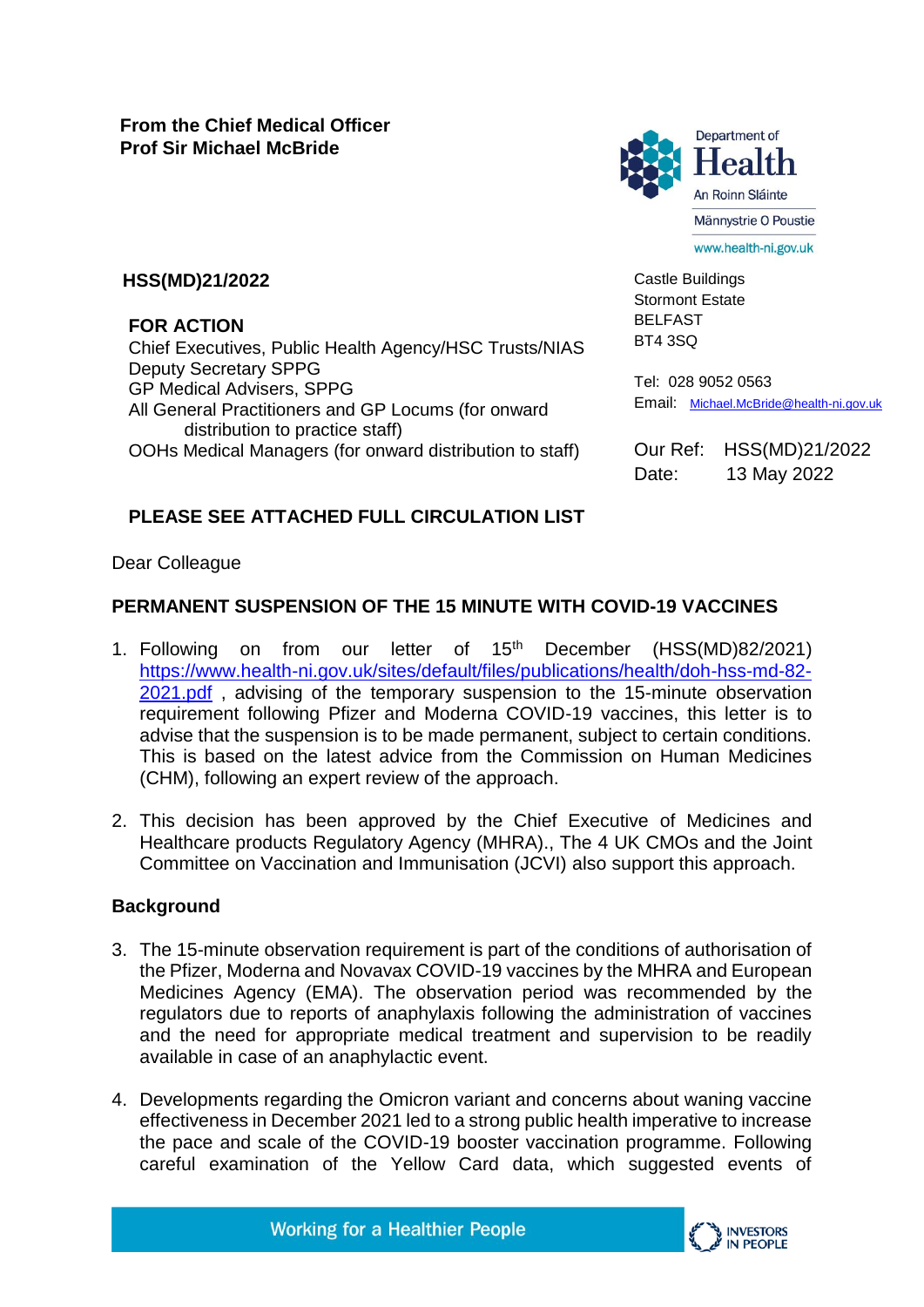anaphylaxis were very rare, on 13 December the CHM advised that the 15-minute observation requirement could be temporally suspended to aid acceleration of the response to the Omicron variant.

- 5. This advice was accepted by Ministers and the UK CMOs on the basis that maintaining the requirement for a 15 minute observation period post vaccination would cause more harm than it could avert by limiting the number of people who could be vaccinated over a short period of time. On 14 December the 15-minute observation requirement was temporarily suspended, with the UKHSA updating the 'Green Book' to reflect this change.
- 6. The MHRA and the COVID-19 Vaccines Benefit Risk Expert Working Group (EWG) have kept the reporting of anaphylaxis under close review following the temporary suspension. The EWG has reviewed Yellow Card reporting of anaphylaxis with the mRNA vaccines on 13 January, and on 19 January reviewed international data on anaphylaxis in children aged 5-11 years following administration of the Pfizer vaccine.

#### **CHM Review and advice**

- 7. The MHRA and the COVID-19 Vaccines Benefit Risk Expert Working Group (EWG) have kept the reporting of anaphylaxis under close review following the temporary suspension. The CHM and EWG recently reviewed the suspension of the observation requirement. This included analysis of reports of anaphylaxis by the UKHSA, NHS England, and devolved health bodies as well as reports from the MHRA's Yellow Card scheme.
- 8. A total of 73 reports of suspected anaphylaxis events have been reported since 14 December 2021 for the Pfizer vaccine and a total of 30 events have been reported for the Moderna vaccine. This is in the context of over 10 million boosters given in this period. There have been no fatal reports of anaphylaxis since the temporary suspension of the 15-minute observation period. The CHM concluded that reporting of suspected anaphylaxis following administration of all doses of the Pfizer and Moderna vaccines remains consistent with previous reviews and no new safety concerns had been identified.
- 9. In light of this, the CHM, in line with EWG's advice, recommended that the requirement be permanently lifted for all authorised COVID-19 vaccines (including the newly authorised Novavax vaccine, should it be deployed) **for those aged 12 and above.**
- 10.The CHM advised that the suspension should remain temporary and under review for the 5-11 year age group (and should be re-reviewed in two months' time when more data will be available).
- 11.As a precaution, the CHM supported the EWG recommendation that the observation time should remain in place for a small proportion of individuals potentially at increased risk of anaphylaxis, such as those with a history of anaphylaxis as per the Green Book advice and that more communications could

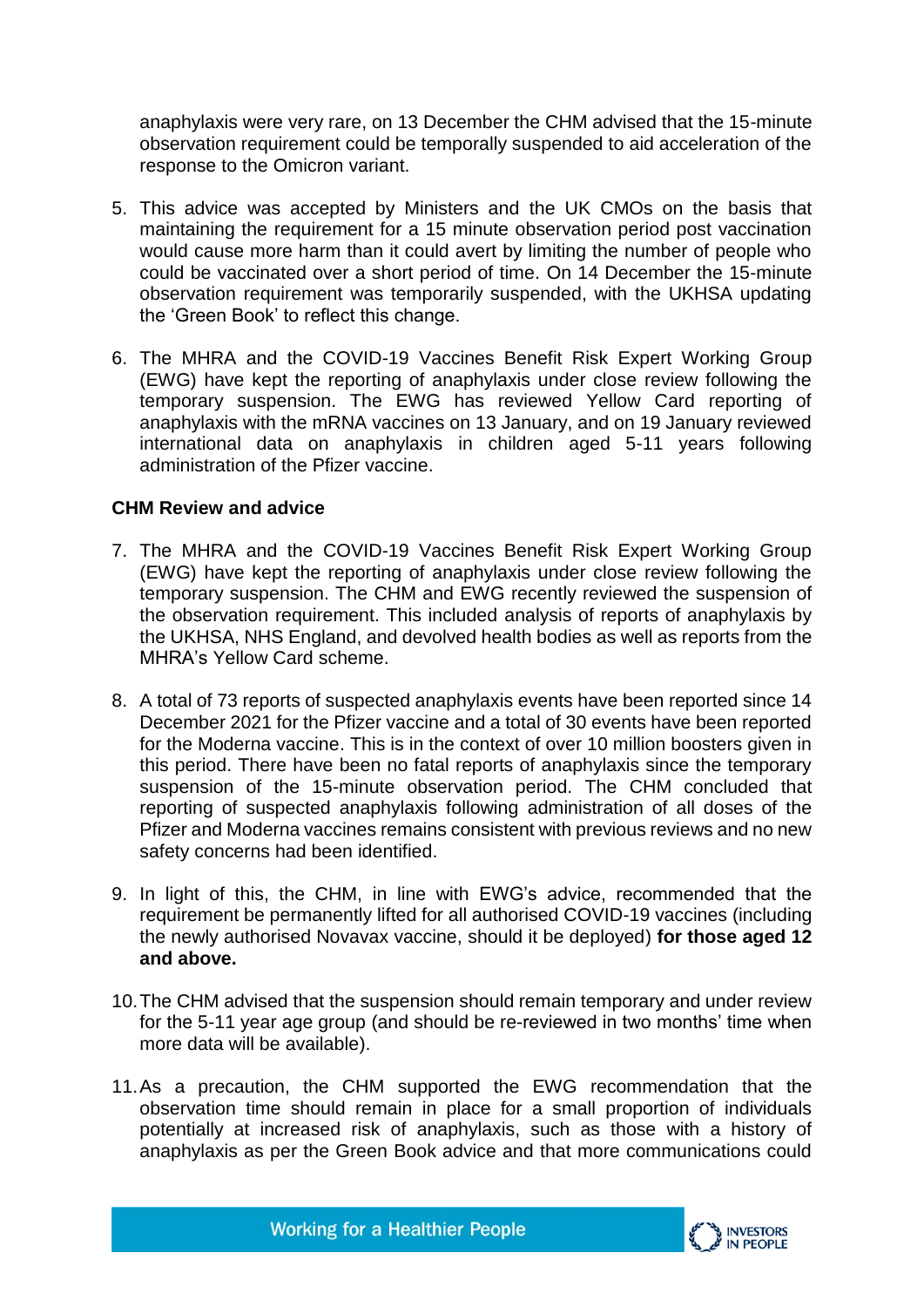be issued to clarify this. It also remains that those who have previously had a hypersensitivity reaction to the vaccine should not receive that vaccine.

- 12.Based on the CHM's expert scientific advice, the MHRA is also content to support the permanent lifting of the 15-minute observation requirement for individuals aged 12 years and older, and the continued temporary suspension for those aged 5-11 years. This change will be enacted through extant vaccination policy and guidance which supports the off-label use of vaccines in the context of national expert recommendations for use, with no regulatory change proposed at this time.
- 13.The background to this decision is set out in Annex A for information.

Yours sincerely

Mudrael My Line

Maria M<sup>1</sup> Ilgwm

Cothyton

**Professor Sir Michael McBride Ms Maria McIlgorm Chief Medical Officer**

**Chief Nursing Officer** 

**Mrs Cathy Harrison Chief Pharmaceutical Officer**

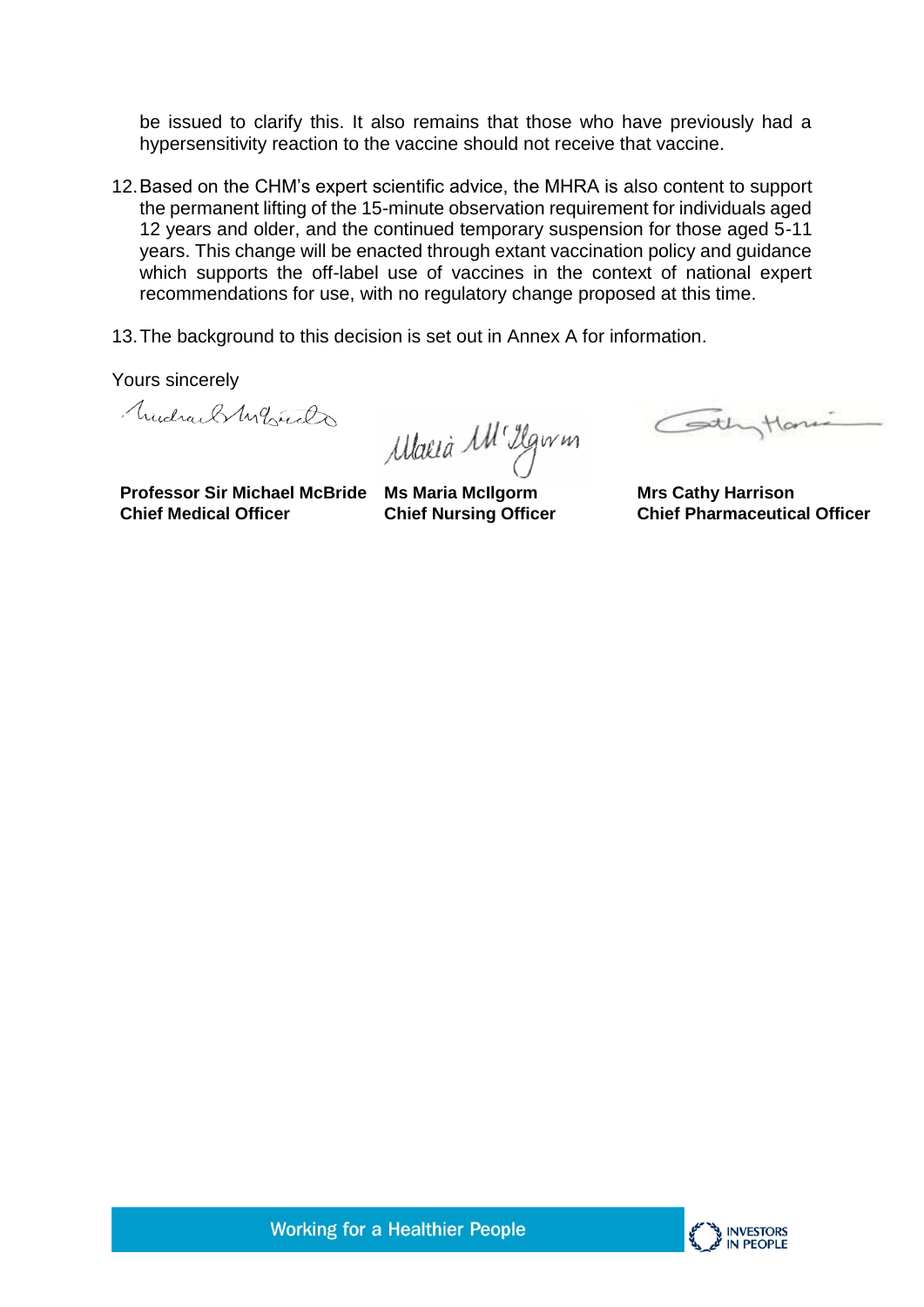## **Circulation List**

Director of Public Health/Medical Director, Public Health Agency (*for onward distribution to all relevant health protection staff*) Assistant Director Public Health (Health Protection), Public Health Agency Director of Nursing, Public Health Agency Assistant Director of Pharmacy and Medicines Management, SPPG *(for onward distribution to Community Pharmacies)*  Directors of Pharmacy HSC Trusts Director of Social Care and Children, SPPG Family Practitioner Service Leads, SPPG *(for cascade to GP Out of Hours services)*  Medical Directors, HSC Trusts *(for onward distribution to all Consultants, Occupational Health Physicians and School Medical Leads)*  Nursing Directors, HSC Trusts *(for onward distribution to all Community Nurses, and Midwives)*  Directors of Children's Services, HSC Trusts RQIA (*for onward transmission to all independent providers including independent hospitals*) Joe Brogan, Assistant Director, Head of Pharmacy and Medicines Management, Strategic Planning and Performance Group (SPPG) (*for onward distribution to SPPG Pharmacy and Medicines Management Team and community pharmacists*) Regional Medicines Information Service, Belfast HSC Trust Regional Pharmaceutical Procurement Service, Northern HSC Trust Professor Donna Fitzsimons, Head of School of Nursing and Midwifery QUB Professor Sonja McIlfatrick, Head of School of Nursing, University of Ulster Heather Finlay, CEC Donna Gallagher, Open University Professor Paul McCarron, Head of School of Pharmacy and Pharmaceutical Sciences, UU Professor Colin McCoy, Head of School, School of Pharmacy, QUB Professor Colin Adair, Postgraduate Pharmacy Dean, NI Centre for Pharmacy Learning and Development, QUB Michael Donaldson, Head of Dental Services, SPPG *(for distribution to all General Dental Practitioners)* Raymond Curran, Head of Ophthalmic Services, SPPG *(for distribution to Community Optometrists)*  Trade Union Side Clinical Advisory Team Louise McMahon, Director of Integrated Care, SPPG This letter is available on the Department of Health website at [https://www.health-ni.gov.uk/topics/professional-medical-and-environmental-health](https://www.health-ni.gov.uk/topics/professional-medical-and-environmental-health-advice/hssmd-letters-and-urgent-communications)[advice/hssmd-letters-and-urgent-communications](https://www.health-ni.gov.uk/topics/professional-medical-and-environmental-health-advice/hssmd-letters-and-urgent-communications)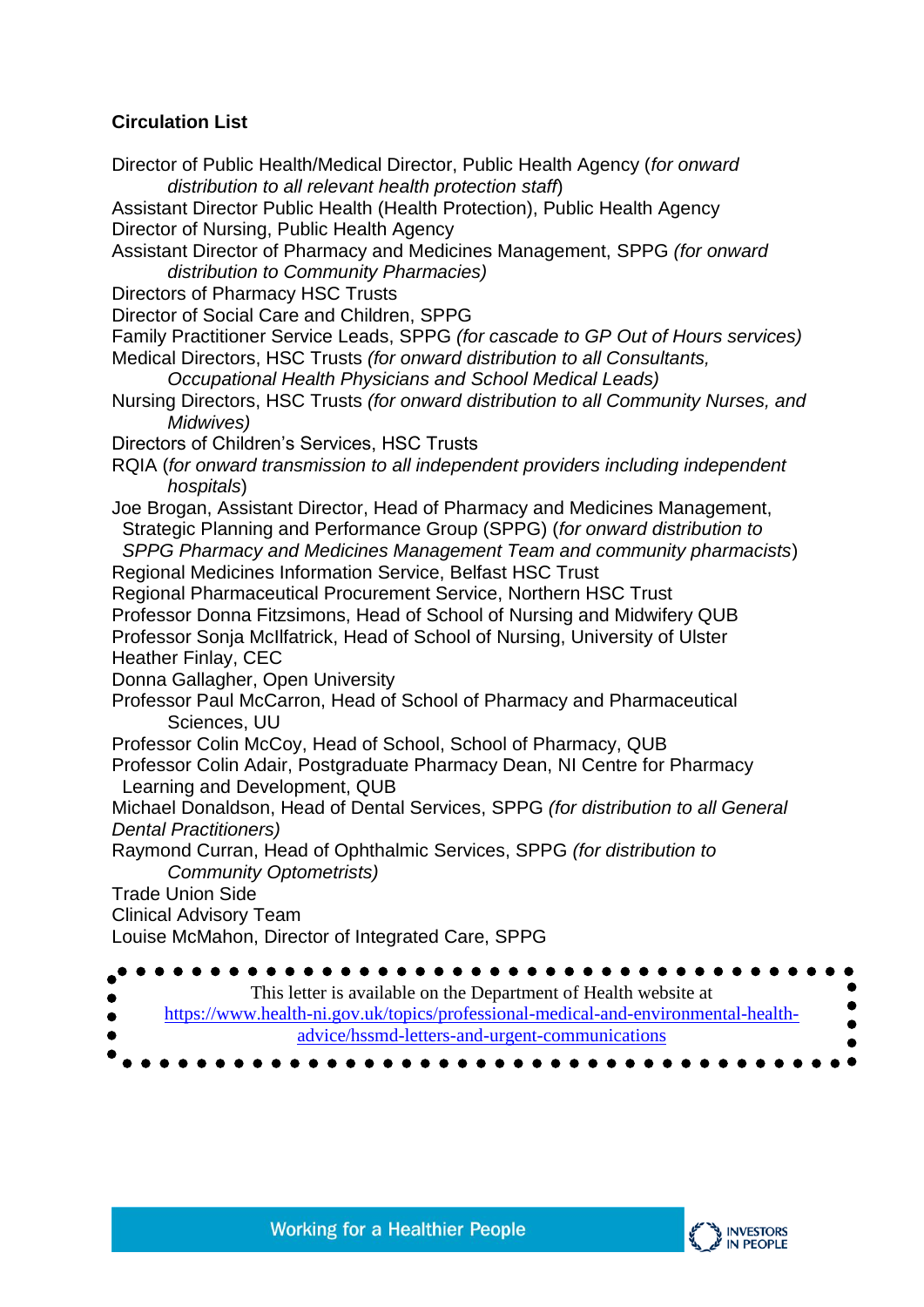### **CHM ADVICE ON 15 MINUTE OBSERVATION REQUIREMENT POST-VACCINATION**

#### **ISSUE**

- 1. On 13 December 2021 the Commission on Human Medicines (CHM) reviewed data relating to reports of anaphylaxis following mRNA COVID-19 vaccination, along with evidence of the evolving threat of the Omicron variant and the emerging booster vaccine effectiveness data against Omicron. Following careful examination of the Yellow Card data, which suggested events of anaphylaxis were very rare, the CHM advised that the 15-minute observation requirement could be temporally suspended to aid acceleration of the response to the Omicron variant. You accepted the advice from DHSC on this issue and on 14 December the post-vaccination observation requirement was temporarily suspended.
- 2. The MHRA and the COVID-19 Vaccines Benefit Risk Expert Working Group (EWG) have kept the reporting of anaphylaxis under close review following the temporary suspension. The EWG has reviewed Yellow Card reporting of anaphylaxis with the mRNA vaccines on 13 January, and on 19 January reviewed international data on anaphylaxis in children aged 5-11 years following administration of the Pfizer vaccine.

## **EWG/CHM CONSIDERATION**

- 3. On 4 February, the EWG reviewed an additional analysis of reports of anaphylaxis by the UK Health Security Agency (UKHSA), NHS England, and devolved health bodies. This analysis has not identified any change in the number of ambulance calls, emergency attendances or admissions since the temporary suspension was put in place and indicates that there have been no negative impacts on safety due to the temporary suspension.
- 4. The EWG was presented with a recent analysis of Yellow Card reports of suspected anaphylaxis following administration of all doses of the Pfizer and Moderna vaccines since the temporary suspension of the observation time. While there has been a steady increase in the number of anaphylaxis events reported in line with vaccine usage, there has not been a further increase in the number of reports of anaphylaxis following the temporary suspension of the 15-minute observation requirement. A total of 73 reports of suspected anaphylaxis events have been reported since 14 December 2021 for the Pfizer vaccine, and a total of 30 events have been reported for the Moderna vaccine, this is in the context of over 10 million boosters given in this period. There have been no fatal reports of anaphylaxis since the temporary suspension of the 15-minute observation period.



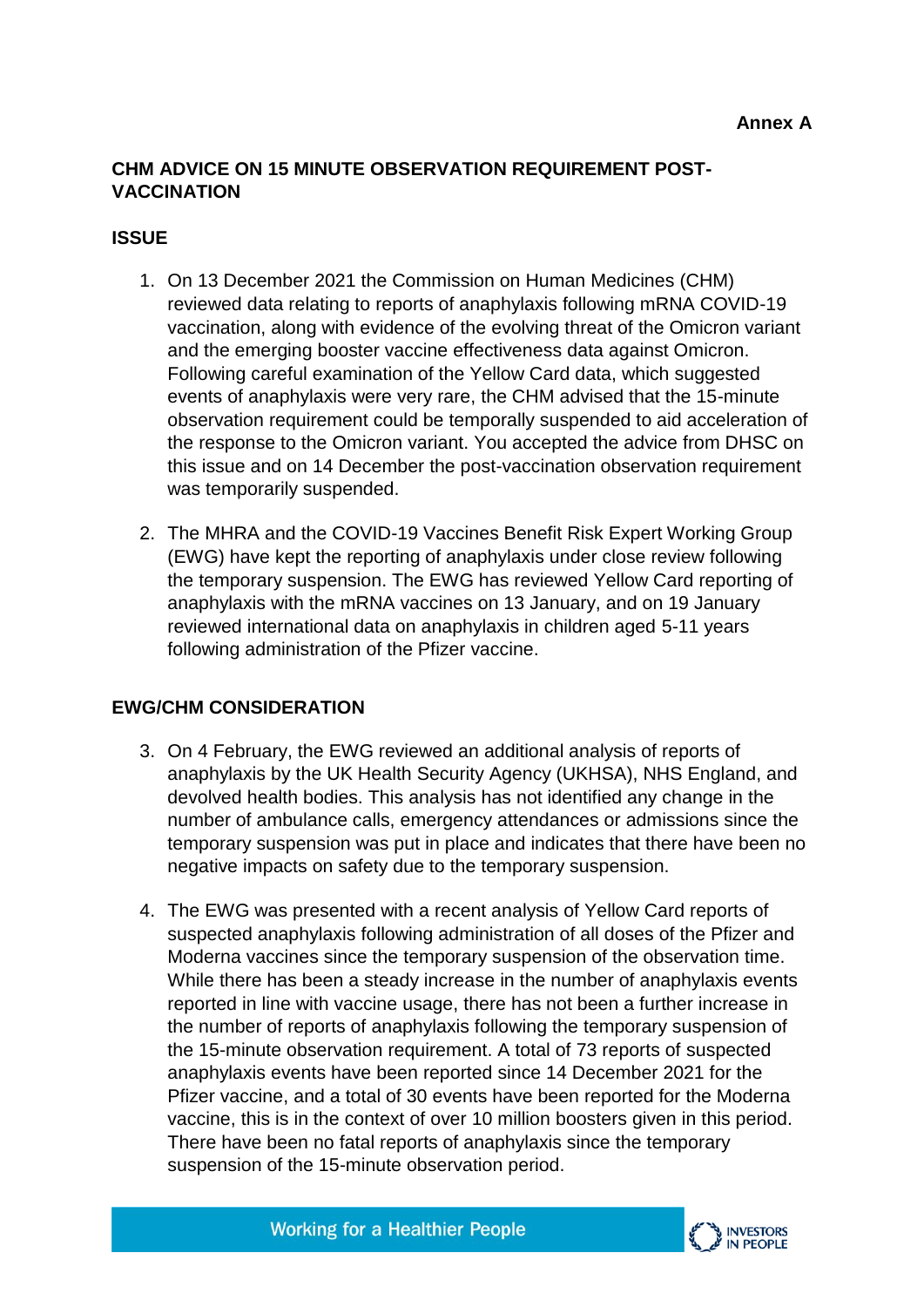- 5. Where detail of onset times of anaphylaxis has been provided, the majority of events have occurred within 15 minutes of vaccination for both the Pfizer and Moderna vaccines. Many reports indicate that individuals were treated by healthcare professionals at vaccination sites or healthcare facilities, such as administering adrenaline or antihistamines, before symptoms progressed in severity. Approximately 40% of reports of suspected anaphylaxis received since 14 December 2021 indicate that adrenaline was administered.
- 6. Overall, analysis of Yellow Card data does not indicate that there are significant numbers of anaphylaxis events occurring post-vaccination, or that more serious consequences of anaphylaxis are occurring compared to when the 15-minute observation requirement was in place. Reporting remains consistent with previous reviews and no new safety concerns have been identified.
- 7. The EWG was asked to consider whether the temporary suspension of the 15-minute observation requirement could become permanent, or whether alternative action should be advised. The EWG advised that the 15-minute observation requirement can be lifted for all authorised COVID-19 vaccines, However, the suspension should remain temporary and under review for the 5-11 year age group where experience with the authorised Pfizer 5-11 year formulation is starting to accumulate in the at risk groups. The EWG advised that data on the 5-11 year age group should be re-reviewed in two months' time when more data will be available.
- 8. The EWG also advised that more communications could be issued to clarify the pre-existing advice that those with a history of allergies should be observed for at least 15 minutes, and for those of highest concern to be referred to specialist allergy clinics, via the Green Book. It also remains that those who have previously had a hypersensitivity reaction to the vaccine should not receive that vaccine.
- 9. The CHM was asked, via written comment, whether the EWG's recommendations could be endorsed and whether advice can be issued for the permanent suspension of the 15-minute observation time for those aged 12 years and over, and for the suspension to remain temporary and under review for those aged 5-11 years.

## **CHM ADVICE**

- 10.The CHM endorsed the lifting of the 15-minute observation requirement for the vaccination of individuals aged 12 years and over, and the temporary suspension for those aged 5-11 years would remain under review.
- 11.However the CHM supported the recommendation that, as a precaution, the observation time will remain in place for a small proportion of individuals